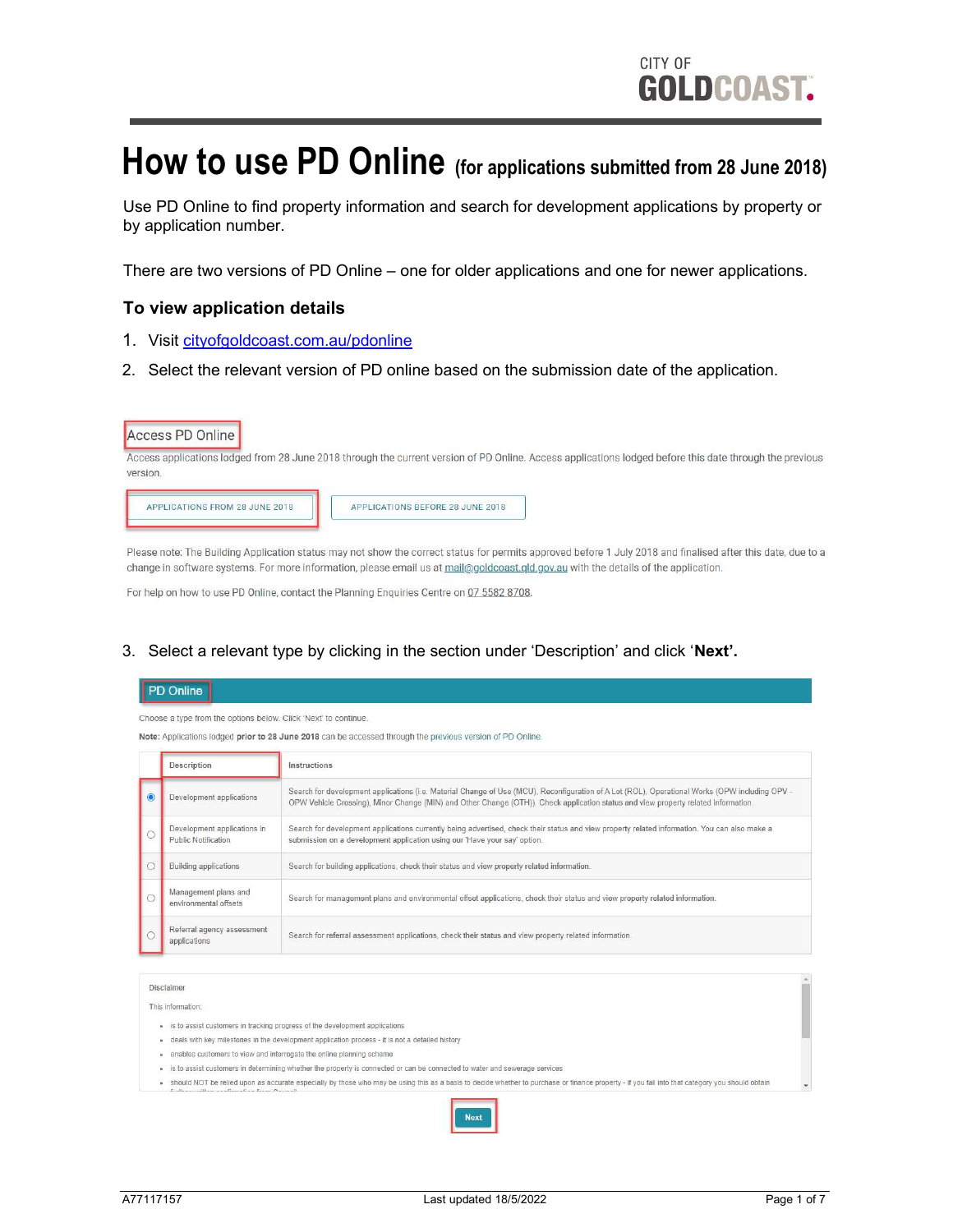4. Select the applicable 'register' to start your enquiry by clicking on the drop down arrow in the 'Select a register' field and then clicking on the applicable option.



- 5. The search options are:
	- Application number search
	- Address search
	- Date range search
	- Lot on Plan search
	- Decision Date search

| <b>Application number search</b>                           |
|------------------------------------------------------------|
| Search for requests<br>using licence/application<br>number |
| Licence/application<br>number                              |
| <b>Search</b>                                              |
| <b>Address search</b>                                      |
| Date range search                                          |
| Lot on Plan search                                         |
| <b>Decision Date Search</b>                                |



6. To complete a search using an application number you will need to enter in the whole application number i.e. OPW/2018/1649 in the field under 'Licence/application number' and then click on 'Search'.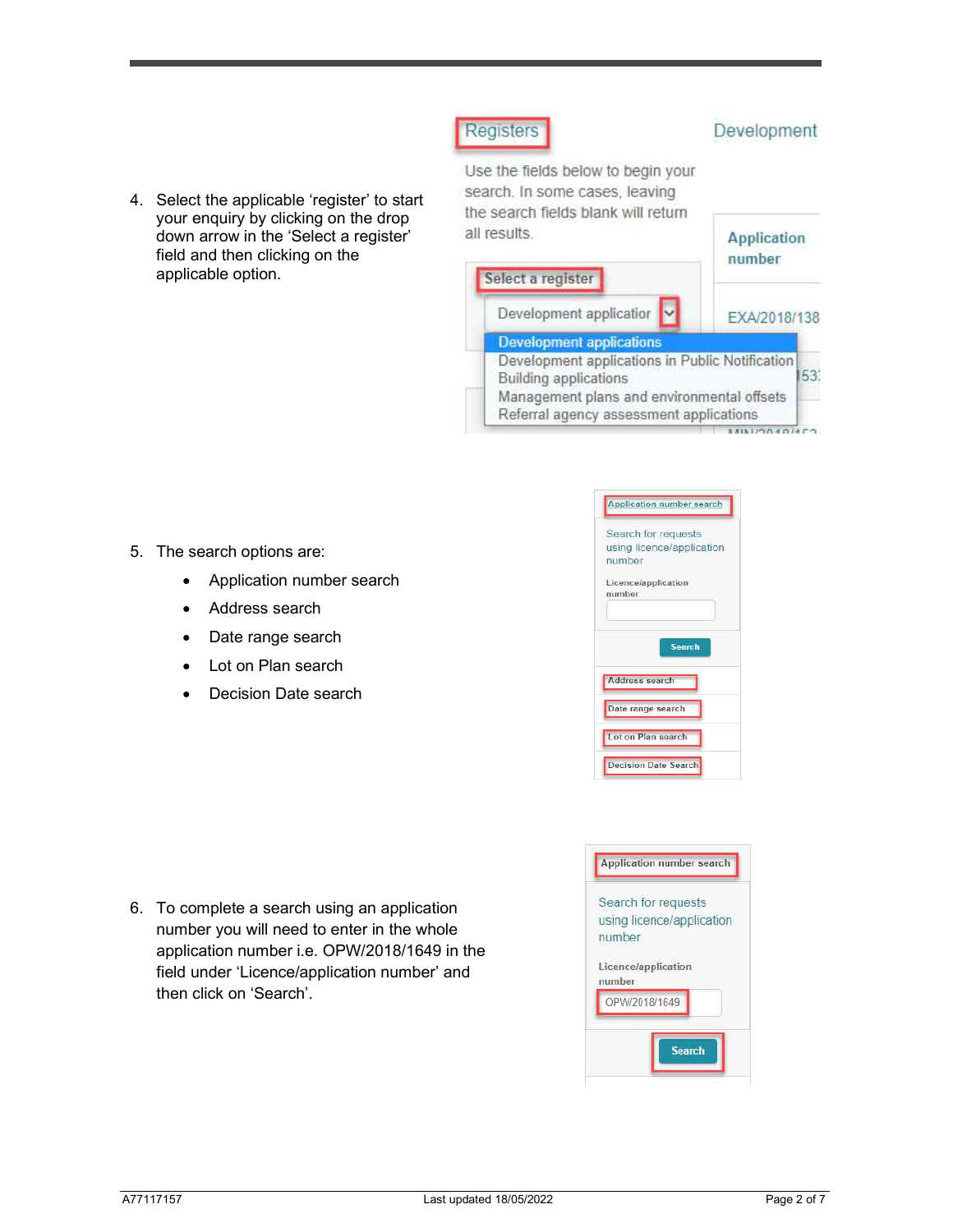7. The results will then be displayed under 'Development applications':

| Development applications                                                                                                   |                          |            |                                                                    |                      |                             |
|----------------------------------------------------------------------------------------------------------------------------|--------------------------|------------|--------------------------------------------------------------------|----------------------|-----------------------------|
| Registers                                                                                                                  | Development applications |            |                                                                    |                      |                             |
| Use the fields below to begin your<br>search. In some cases, leaving<br>the search fields blank will return<br>all results | Application              | Lodgement  | <b>Application location</b>                                        | Application          | <b>Map View</b><br>Location |
| Select a register                                                                                                          | number                   | date       |                                                                    | type                 | Suburb                      |
| Development application v                                                                                                  | OPW/2018/1649            | 28/06/2018 | Lot 103 SP287582, 31 Broadbeach Boulevarde,<br>BROADBEACH QLD 4218 | Operational<br>Works |                             |

8. To view the documentation associated with the application, click on the relevant application number e.g. OPW/2018/1649.

| Development applications                                                                                                    |                          |                   |                                                                    |                            |                    |
|-----------------------------------------------------------------------------------------------------------------------------|--------------------------|-------------------|--------------------------------------------------------------------|----------------------------|--------------------|
| Registers                                                                                                                   | Development applications |                   |                                                                    |                            |                    |
| Use the fields below to begin your<br>search. In some cases, leaving<br>the search fields blank will return<br>all results. |                          |                   |                                                                    |                            | <b>Map View</b>    |
| Select a register                                                                                                           | Application<br>number    | Lodgement<br>date | <b>Application location</b>                                        | <b>Application</b><br>type | Location<br>Suburb |
| Development application $\vee$                                                                                              | OPW/2018/1649            | 28/06/2018        | Lot 103 SP287582, 31 Broadbeach Boulevarde,<br>BROADBEACH OLD 4218 | Operational<br>Works       |                    |

## The below information will be displayed:

| Details                                                                                                                                                                                 |  |                 |                                                                                 |  |  |
|-----------------------------------------------------------------------------------------------------------------------------------------------------------------------------------------|--|-----------------|---------------------------------------------------------------------------------|--|--|
| Application number                                                                                                                                                                      |  |                 | OPW/2018/1649                                                                   |  |  |
| Application description                                                                                                                                                                 |  |                 | Operational Work Combined Application Operational Works Minor Civil Works & VXO |  |  |
| Application type                                                                                                                                                                        |  |                 | Operational Works                                                               |  |  |
| Lodgement date                                                                                                                                                                          |  | 28/06/2018      |                                                                                 |  |  |
| Application location                                                                                                                                                                    |  |                 | Lot 103 SP287582, 31 Broadbeach Boulevarde, BROADBEACH QLD 4218                 |  |  |
| Status                                                                                                                                                                                  |  | Past Assessment |                                                                                 |  |  |
| Docision                                                                                                                                                                                |  |                 |                                                                                 |  |  |
| Decision date<br>Decision type                                                                                                                                                          |  |                 | Decision authority                                                              |  |  |
| 12/10/2018<br>Approved                                                                                                                                                                  |  |                 | Delegated Authority                                                             |  |  |
| Property                                                                                                                                                                                |  |                 |                                                                                 |  |  |
| Lot on Plan                                                                                                                                                                             |  | Suburb          | Location address.                                                               |  |  |
| Lot 103 SP267582                                                                                                                                                                        |  |                 |                                                                                 |  |  |
| Responsible office                                                                                                                                                                      |  |                 |                                                                                 |  |  |
|                                                                                                                                                                                         |  |                 |                                                                                 |  |  |
|                                                                                                                                                                                         |  | Michael GRAVINA |                                                                                 |  |  |
|                                                                                                                                                                                         |  |                 |                                                                                 |  |  |
|                                                                                                                                                                                         |  | Due date        | Actual completed date                                                           |  |  |
|                                                                                                                                                                                         |  | G/67/2018       | 6/67/2018                                                                       |  |  |
|                                                                                                                                                                                         |  | 3/08/2018       | 11/07/2018                                                                      |  |  |
| Responsible officer                                                                                                                                                                     |  | 13/67/2010      | 6/07/2018                                                                       |  |  |
|                                                                                                                                                                                         |  | 25/07/2018      | 19/07/2018                                                                      |  |  |
|                                                                                                                                                                                         |  | 19/10/2018      | 24/08/2018                                                                      |  |  |
| Work flow/Events<br>Task/event type<br>Pre-Assessment<br>Not Property Made Response<br><b>Nope Action Notice</b><br>Information Request<br>Response to Information Request<br>Decision. |  | 15/10/2018      | 12/10/2018                                                                      |  |  |
|                                                                                                                                                                                         |  | 17/10/2018      | 12/10/2018                                                                      |  |  |
| Decision - Approved<br>Insue Docision                                                                                                                                                   |  | 24/10/2018      | 17/10/2018                                                                      |  |  |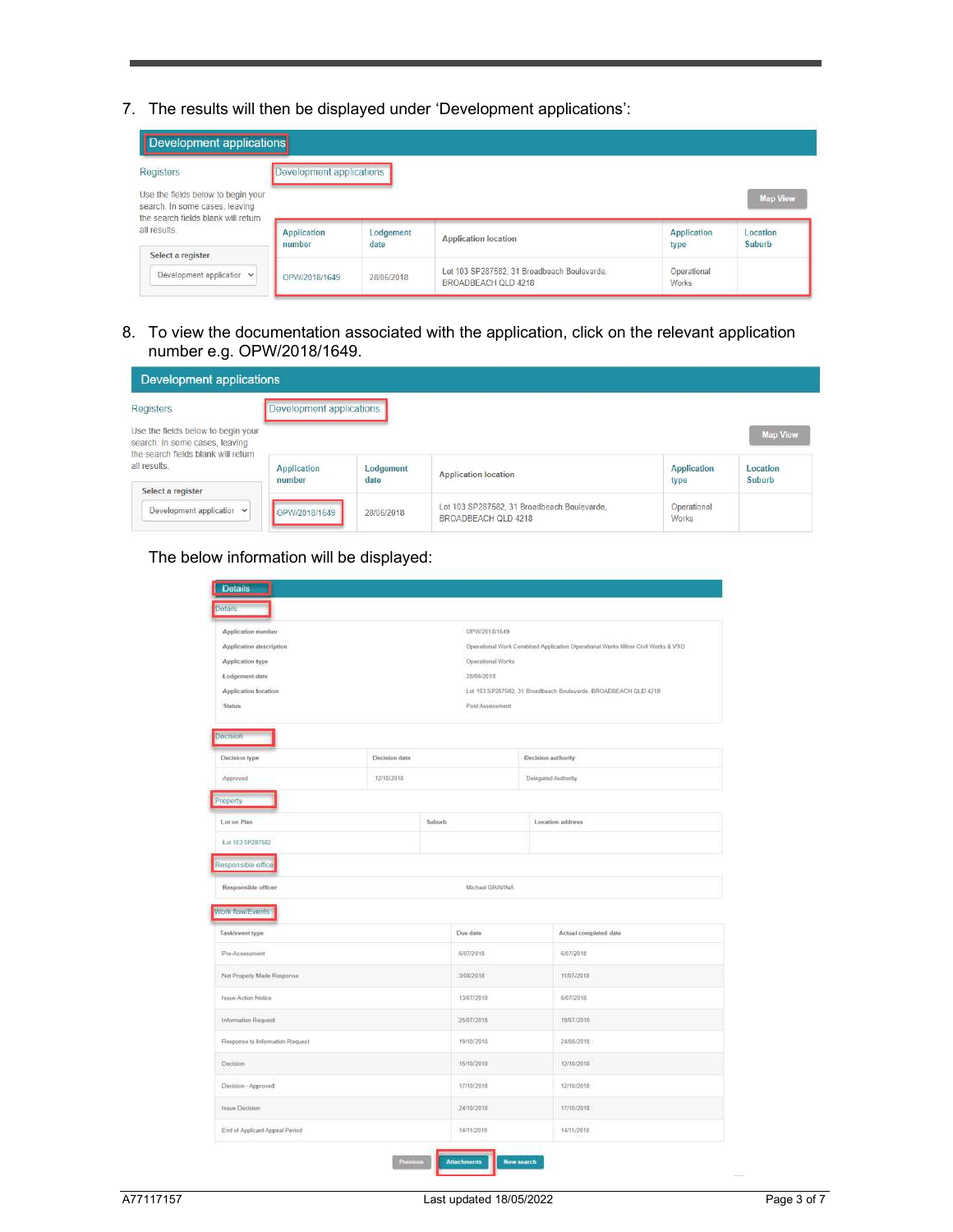9. To view the documents relating to the application click on 'Attachments' located at the bottom of the 'Details' page:

| <b>Previous</b> | <b>Attachments</b> | <b>New search</b> |
|-----------------|--------------------|-------------------|

### The following screen will be displayed:

| <b>Attachment Type</b>          | Description                   | Link            |
|---------------------------------|-------------------------------|-----------------|
| Document files - Public display | <b>Stamped Approved Plans</b> | View attachment |
| Document files - Public display | Signed Decision Notice        | View attachment |
| Document files - Public display | Decision Notice Cover Letter  | View attachment |
| Document files - Public display | Amended Plan with 2nd Tree    | View attachment |
| Document files - Public display | Plans                         | View attachment |

10. To view the associated documents, click on 'View attachment' next to the relevant document description and the document will be displayed.

Please note: you can click on 'Previous' to go back at any time.

11. If you have selected an 'Address search' you will need to enter in the relevant information into the sections outlined below and then click 'Search'.

Please note: you must enter all fields to complete the search otherwise no results will be found.

| Search for a location<br>using address details |  |
|------------------------------------------------|--|
| Advanced search                                |  |
| <b>Street number</b>                           |  |
| 13                                             |  |
| <b>Street name</b>                             |  |
| Karp                                           |  |
| <b>Street type</b>                             |  |
| Court<br>. V                                   |  |
| Suburb                                         |  |
| BUNDALL                                        |  |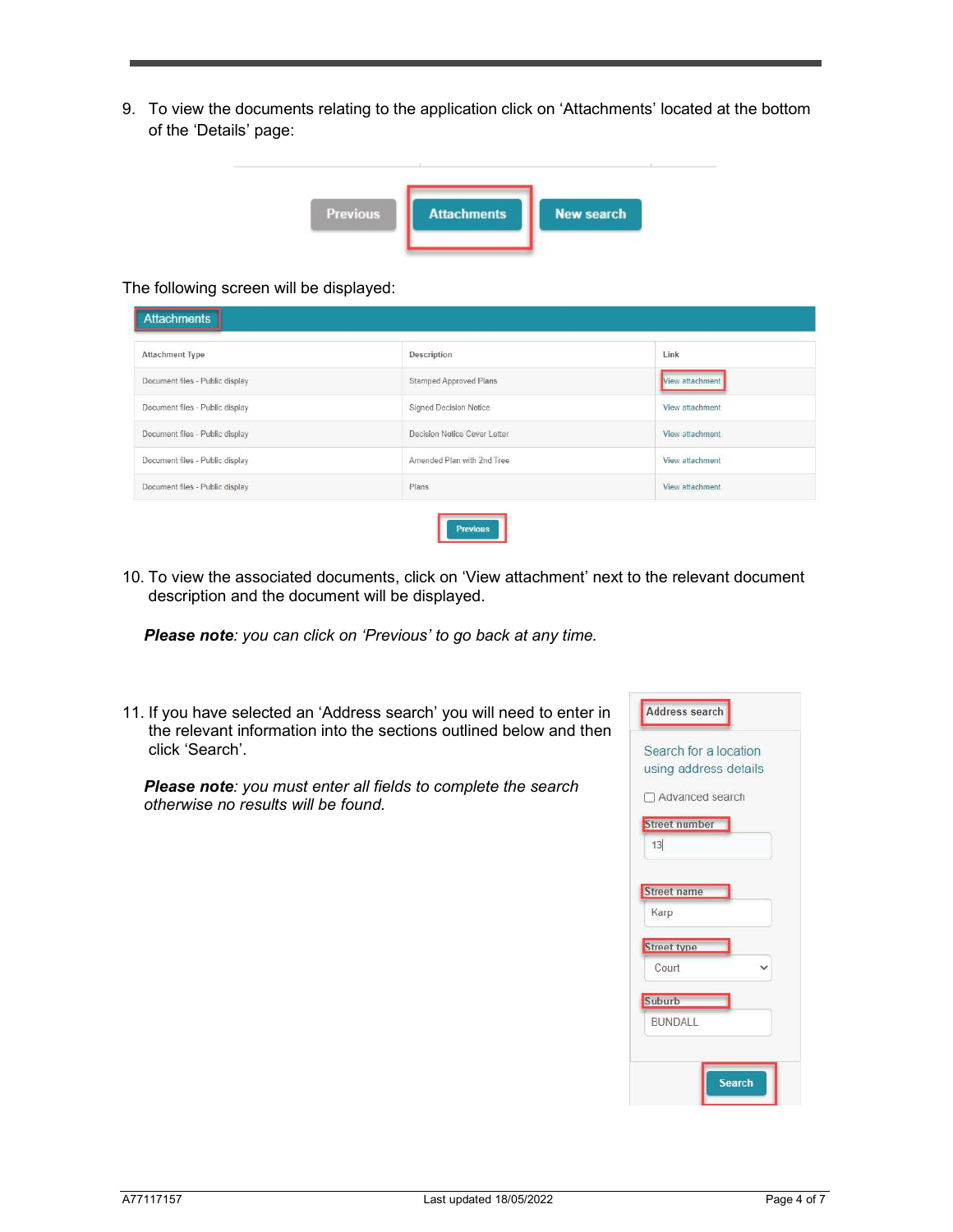12. The search results will display where you can select the application you relevant to your enquiry by clicking on the applicable application number.

| Development applications |                |                                                |                          | <b>Map View</b>        |
|--------------------------|----------------|------------------------------------------------|--------------------------|------------------------|
| Application number       | Lodgement date | Application location                           | <b>Application type</b>  | <b>Location Suburb</b> |
| OPW/2020/92              | 23/01/2020     | Lot 0 BUP5008, 13 Karp Court, BUNDALL QLD 4217 | Operational Works        | <b>BUNDALL</b>         |
| OPW/2020/1473            | 24/09/2020     | Lot 0 BUP5008, 13 Karp Court, BUNDALL QLD 4217 | <b>Operational Works</b> | BUNDALL                |
| OPW/2021/1013            | 22/06/2021     | Lot 0 BUP5008, 13 Karp Court, BUNDALL QLD 4217 | Operational Works        | <b>BUNDALL</b>         |

# The below information will then be displayed.

| Application number      |                     | OPW/2020/92     |                                                |                       |  |
|-------------------------|---------------------|-----------------|------------------------------------------------|-----------------------|--|
| Application description |                     |                 | Operational Works Private Tree Works           |                       |  |
| Application type        |                     |                 | Operational Works                              |                       |  |
| Lodgement date          |                     | 23/01/2020      |                                                |                       |  |
| Application location    |                     |                 | Lot 0 BUP5000, 13 Karp Court, BUNDALL QLD 4217 |                       |  |
| <b>Status</b>           |                     | Post Assessment |                                                |                       |  |
| becision                |                     |                 |                                                |                       |  |
| Decision type           | Decision date       |                 |                                                | Decision authority    |  |
| Approved                |                     | 29/01/2020      |                                                | Delegated Authority   |  |
| roperty                 |                     |                 |                                                |                       |  |
| Lot on Plan             |                     | Suburb          |                                                | Location address      |  |
| Lot 0 BUP5008           |                     | <b>BUNDALL</b>  |                                                | BUNDALL               |  |
| Responsible officer     |                     |                 |                                                |                       |  |
| Responsible officer.    |                     |                 |                                                |                       |  |
| Work flow/Events        |                     |                 |                                                |                       |  |
| Task/event type         |                     | Due date        |                                                | Actual completed date |  |
| Pre-Assessment          |                     | 3/02/2020       |                                                | 23/01/2020            |  |
| Decision                |                     | 13/03/2020      |                                                | 29/01/2020            |  |
|                         | Decision - Approved |                 |                                                | 29/01/2020            |  |
|                         |                     |                 |                                                |                       |  |
| Issue Decision          |                     | 5/02/2020       |                                                | 3/02/2020             |  |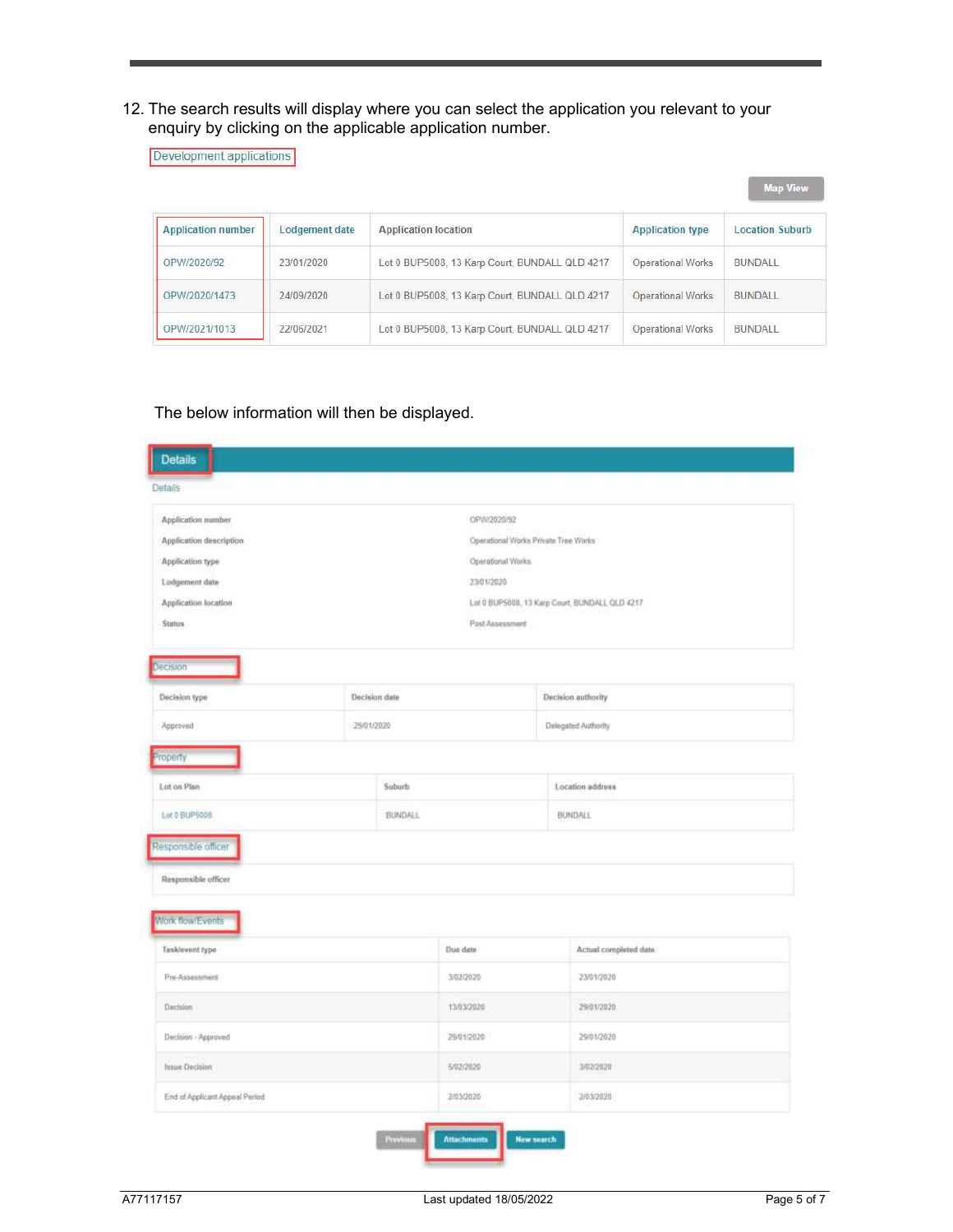13. To view the documents relating to the application click on 'Attachments' located at the bottom of the 'Details' page:

| <b>Previous</b> | <b>Attachments</b> | <b>New search</b> |
|-----------------|--------------------|-------------------|

The documents will be displayed:

| <b>Attachment Type</b>          | Description                   | Link            |
|---------------------------------|-------------------------------|-----------------|
| Document files - Public display | <b>Stamped Approved Plans</b> | View attachment |
| Document files - Public display | <b>Signed Decision Notice</b> | View attachment |
| Document files - Public display | Decision Notice Cover Letter  | View attachment |
| Document files - Public display | Amended Plan with 2nd Tree    | View attachment |
| Document files - Public display | Plans                         | View attachment |

14. To view the documents associated with the application, click on 'View attachment' next to the relevant document description and the document will be displayed.

Please note: you can click on 'Previous' to go back at any time.

#### For Date range search

Select how you would like to search using date range: